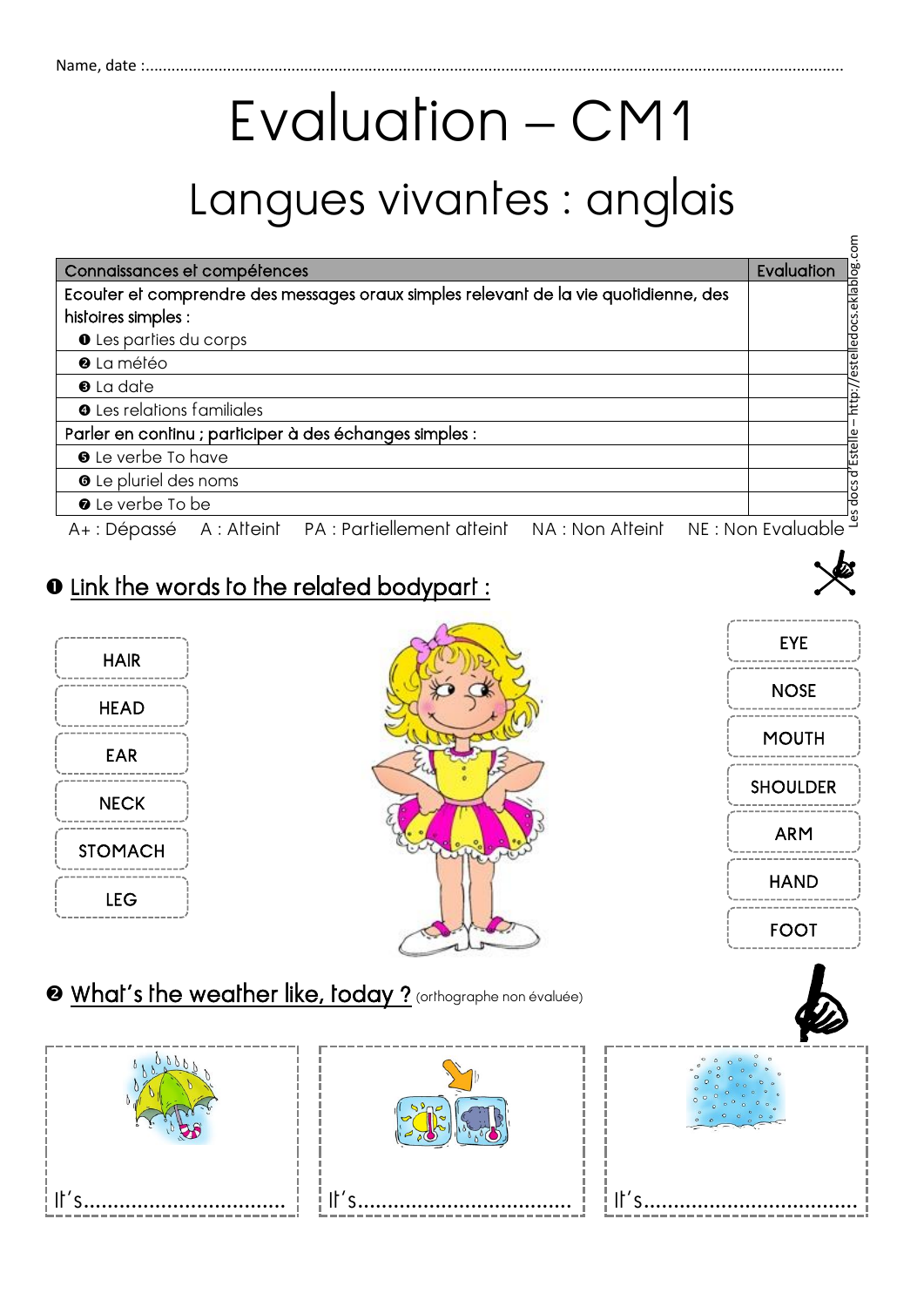| <b>O</b> What's the date, today? |                               |
|----------------------------------|-------------------------------|
| Today is Monday, March 27th.     |                               |
|                                  | = http://estelledocs.eklablog |
|                                  |                               |
|                                  |                               |
| Today is Friday, January 2nd.    |                               |
|                                  | <u>Les docs d'Estelle :</u>   |
|                                  |                               |
|                                  |                               |





 $\odot$  Join:

| <b>MOTHER</b><br><b>BROTHER</b>                    | <b>FATHER</b><br><b>SISTER</b> | <b>GRAND-</b><br><b>GRAND-</b><br><b>FATHER</b><br><b>MOTHER</b> |  |  |
|----------------------------------------------------|--------------------------------|------------------------------------------------------------------|--|--|
| <b>O</b> Write the right form of the verb To have: |                                |                                                                  |  |  |
|                                                    | We                             | <b>She</b>                                                       |  |  |
| three balls.                                       | four feet.                     | two eyes.                                                        |  |  |